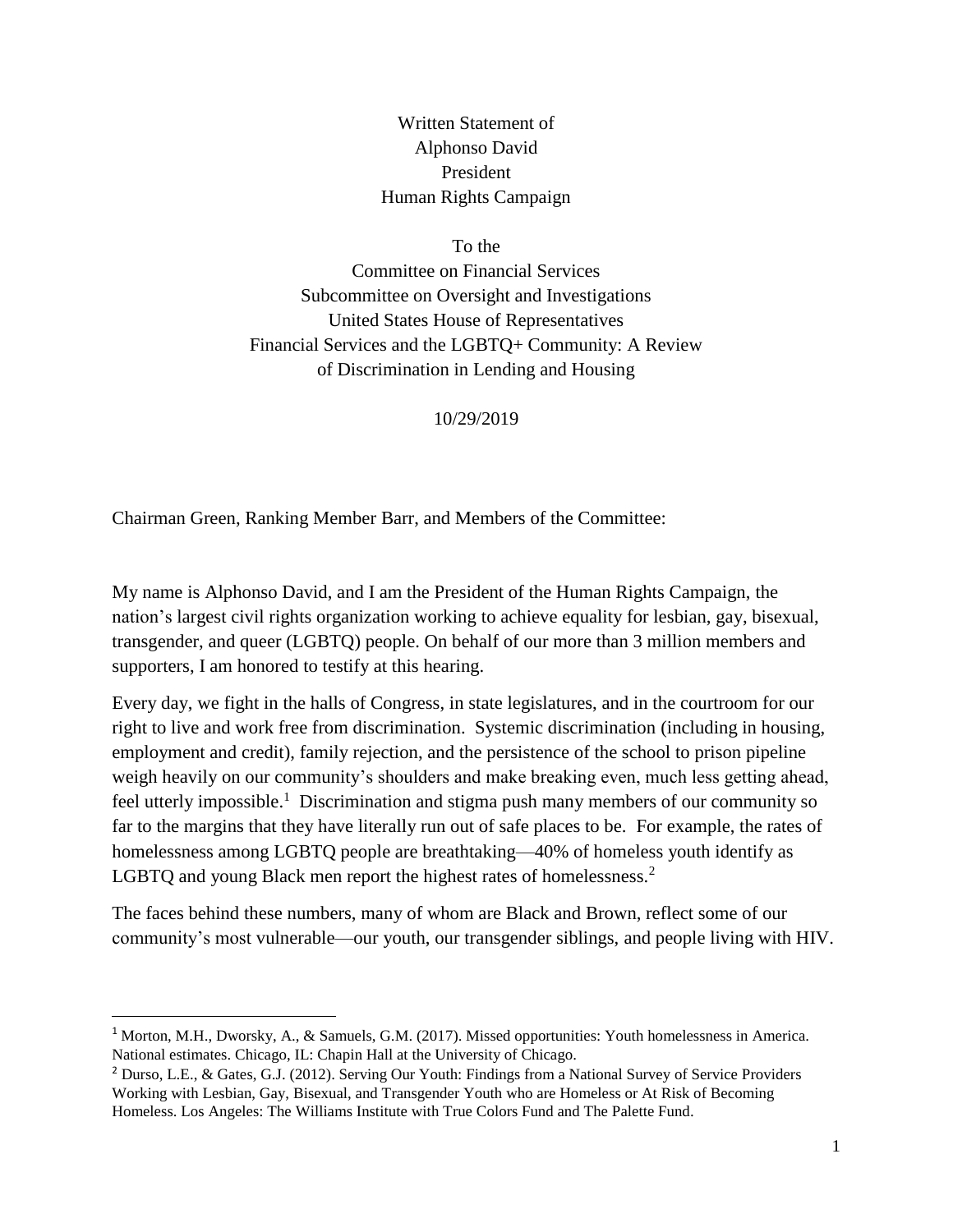Once on the streets, we are more likely to be targets of violence, and we are less likely to be able to secure a job or be able to access and sustain daily maintenance medications.

The Trump Administration continues to propose aggressive policies that limit or exclude our community from accessing the shelters and programs our taxpayer dollars have funded. Without explicit federal protections, too many of us will face the hard and devastating reality of housing and credit discrimination, with no recourse. Accordingly, we strongly oppose Secretary Carson's proposed revisions to the landmark housing regulations, *Equal Access to Housing in HUD Programs Regardless of Sexual Orientation or Gender Identity* and *Equal Access in Accordance With an Individual's Gender Identity in Community Planning and Development Programs*, referred to collectively as the HUD Equal Access Rule. Further, we urge the Department of Housing and Urban Development to withdraw proposed revisions to the regulation implementing the Fair Housing Act's disparate impact standard. The existing disparate impact rule has served as a critical tool to combat facially neutral policies that disproportionately impact so many in our community. The increased burden of proof introduced by the proposed rule would drastically weaken this powerful enforcement mechanism.

Finally, we oppose the Justice Department's revised interpretation of the sex discrimination provisions of the 1964 Civil Rights Act. The Justice Department briefs filed in *Bostock v. Clayton Cnty.; Altitude Express, Inc. v. Zarda;* and *R.G. & G.R. Harris Funeral Homes, Inc. v EEOC & Aimee Stephens* at the Supreme Court argue for the adoption of a narrow, and legally specious interpretation of Title VII of the 1964 that would exclude lesbian, gay, bisexual, and transgender workers from its protection. This directly conflicts with existing judicial and administrative precedent, including the interpretation of "sex discrimination" employed by the Equal Employment Opportunity Commission. These cases and the actions of the Department of Justice directly influence the interpretation of protections under similar civil rights statutes including the Fair Housing Act.

# **LGBTQ people, particularly those in communities of color, shoulder the weight of discrimination at unconscionably high rates.**

Based on research conducted by the Department of Housing and Urban Development (HUD), same-sex couples experience significant levels of discrimination when responding to advertised rental housing nationwide. Specifically the research shows that different-sex couples were routinely favored over gay male or lesbian couples by a significant margin<sup>3</sup>. Transgender people

l

<sup>&</sup>lt;sup>3</sup> U.S. Department of Housing and Urban Development, Office of Policy Development and Research (June 2013). *An Estimate of Housing Discrimination Against Same-Sex Couples*. Retrieved from: http://www.huduser.org/portal/Publications/pdf/Hsg\_Disc\_against\_SameSexCpls\_v3.pdf.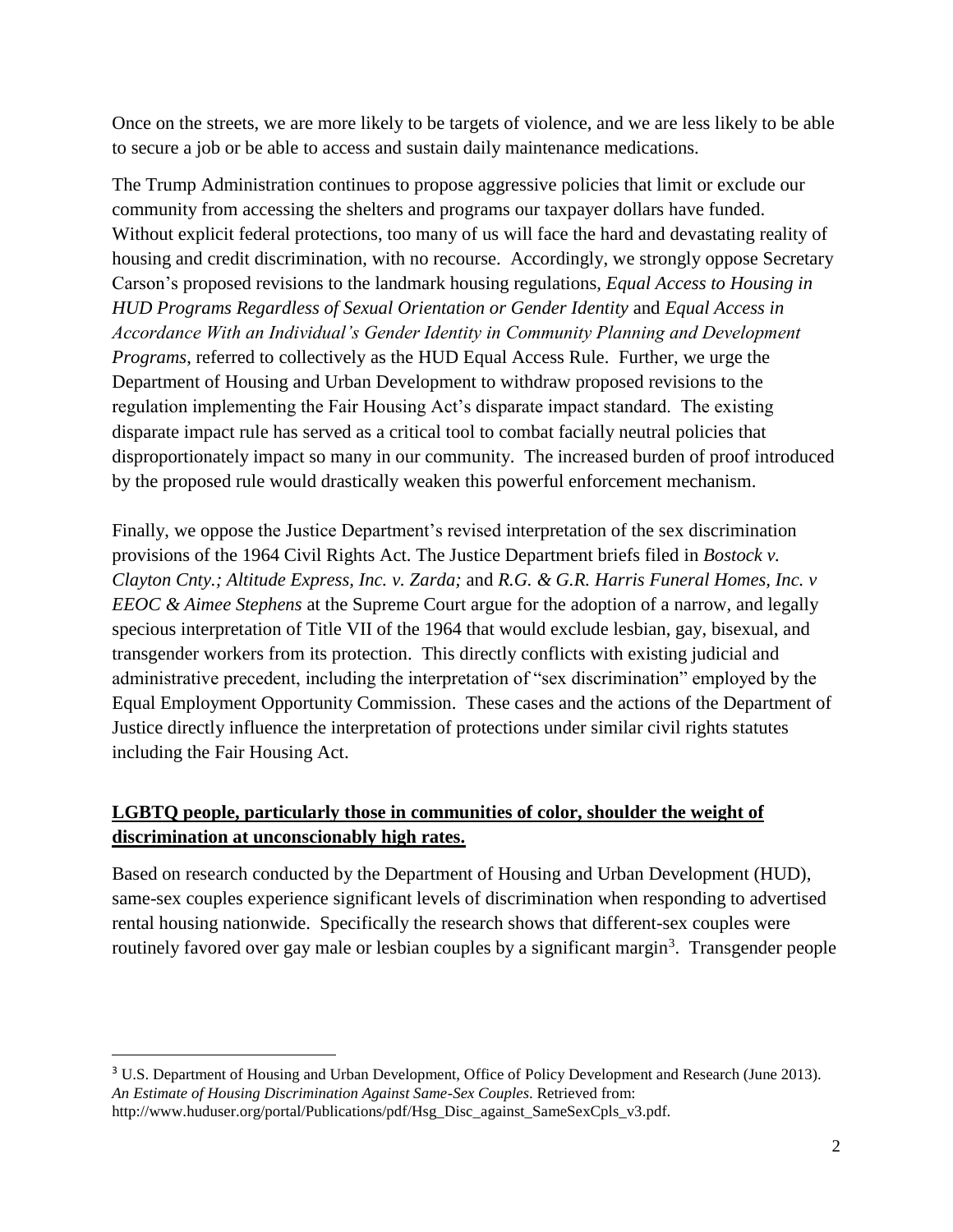experience discrimination in housing even more often. Nearly one in four transgender people have reported being refused a home or apartment because of their gender identity or expression.<sup>4</sup>

Tonya and Rachel Smith a loving, married same-sex couple from Colorado experienced this discrimination. Rachel is also transgender. In 2015, the couple were looking for a new home for their family. Their must-haves were simple—they needed a home that was affordable, with outdoor space for their young children, located near a quality public school. They found the perfect duplex in the community of Gold Hill. However, only a few hours after touring the property the landlord emailed, informing them that they could not rent the unit because of their "unique relationship."<sup>5</sup> In 2017, the United States District Court for the District of Colorado held that the landlord's refusal violated the Fair Housing Act's nondiscrimination provision.<sup>6</sup>

This decision is consistent with the developing trajectory regarding discrimination on the basis of sexual orientation and gender identity as unlawful sex stereotyping under federal civil rights laws. The *Smith* court relied on the landmark Supreme Court sex stereotyping case *Price Waterhouse v. Hopkins.* The court held that "discrimination against women (like [Smith]) for failure to conform to stereotype norms concerning to or with whom a woman should be attracted, should marry, and/or should have children is discrimination on the basis of sex under the FHA."

The federal bench has overwhelmingly adopted this interpretation to include LGBTQ people under the protective umbrella of sex nondiscrimination statutes. The First, Fourth, Sixth, Seventh, Ninth, and Eleventh Circuits and many district courts have all recognized that claims of discrimination on the basis of gender identity is sex discrimination under Title VII and other federal civil rights laws based on *Price Waterhouse.* Likewise, the Second and Seventh Circuits and multiple district courts have concluded sexual orientation discrimination as a form of sex discrimination as well.

Recent studies confirm that discrimination faced by our community is further compounded by race and ethnicity—rates of discrimination in housing are higher for Black and Latinx same-sex couples and transgender people. According to a recent study, Black male couples are the most likely to experience discrimination when seeking rental housing of all family types.<sup>7</sup> Some studies have found Black LGBTQ people face twice the levels of discrimination as their white counterparts.<sup>8</sup>

These stark racial disparities hold true for transgender individuals as well. Nearly 40% of Black transgender people have reported eviction because of their gender identity and report rates of

l

<sup>&</sup>lt;sup>4</sup> James S. E., Herman, J. L., Rankin, S., Keisling, M., Mottet, L., & Anafi, M. (2016). The Report of the 2015 U.S. Transgender Survey. Washington, DC: National Center for Transgender Equality.

<sup>5</sup> *[Smith v. Avanti](http://scholar.google.com/scholar_case?case=6027385875763755556&hl=en&as_sdt=6&as_vis=1&oi=scholarr)*[, 249 F. Supp. 3d 1194 \(2017\)](http://scholar.google.com/scholar_case?case=6027385875763755556&hl=en&as_sdt=6&as_vis=1&oi=scholarr).

<sup>6</sup> *Id*.

<sup>7</sup> David Schwegman (2018): Rental Market Discrimination Against Same-SexCouples: Evidence From a Pairwise-Matched Email Correspondence Test, Housing Policy Debate.

<sup>8</sup> *Id.*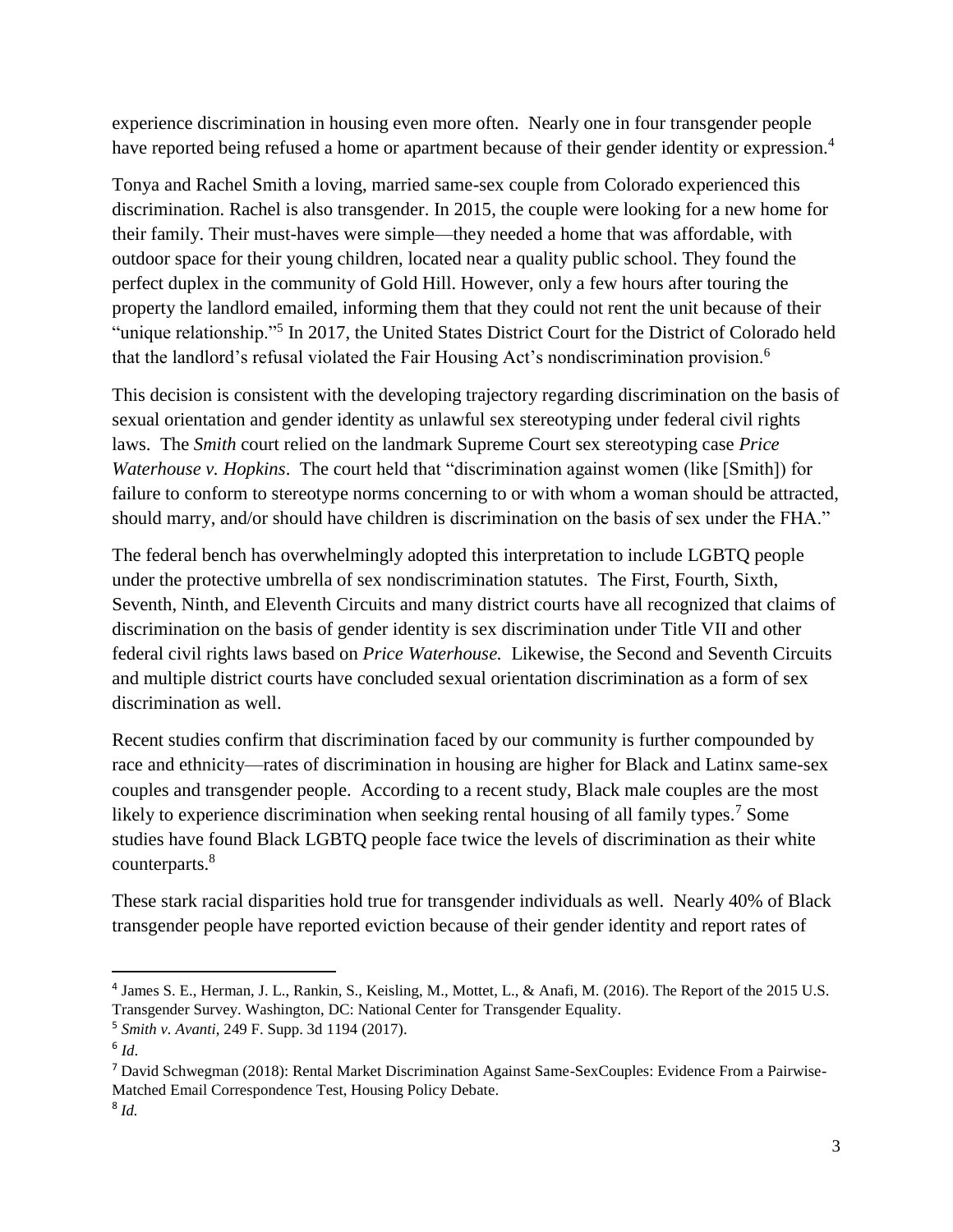homelessness three times that of white transgender people.<sup>9</sup> Latinx, Native American, and multiracial transgender people report similarly significant higher rates of discrimination.<sup>10</sup>

Transgender people rejected from home, denied a rental unit, or evicted because of their gender identity may turn to an emergency shelter for relief. These emergency shelters receive federal and state tax dollars and are designed as the final safety net from exposure to the elements. Before publication of the HUD Equal Access Rule, which prohibits discrimination in HUDfunded programs on the basis of sexual orientation and gender identity, nearly half of transgender people seeking emergency shelter reported that these shelters required them to be housed with the wrong gender in order to obtain shelter.<sup>11</sup> In many cases, these policies resulted in a transgender woman housed as the only woman in a men's shelter. As a result of these dangerous policies, one in four transgender women reported physical assaults during their stay and 22% reported experiencing sexual assault at the shelter. Half of all respondents provided that they chose to return to the street rather than stay in the shelter because of safety concerns.<sup>12</sup>

The consequences of homelessness, particularly for LGBTQ youth and young adults, are far reaching and can last a lifetime. Homelessness is harmful to mental and physical health, and increases risk for sexual violence and exploitation, substance abuse, social stigma and discrimination. Young adults who experience homelessness also report lower levels of long-term educational attainment—placing them at an even greater disadvantage when they enter the job market. Housing insecurity and homelessness can contribute to catastrophic consequences for economic stability, educational attainment and life expectancy.

#### **Discrimination in credit and lending limit growth of financial stability.**

In addition to high rates of discrimination in the rental market, LGBTQ people also continue to experience discrimination when purchasing a home and securing a mortgage. People of color experience similar discriminatory and predatory practices when seeking credit, or are often met with a flat denial of credit for mortgages. For LGBTQ people of color living at the intersection of this discrimination, home ownership and the stability it can provide are all too often out of reach. Studies have shown that banks routinely favor different-sex couples over same-sex couples applying for mortgages by a startling 73%.<sup>13</sup> Homeownership in the transgender

 $\overline{a}$ 

<sup>9</sup> City of Philadelphia (June 2018). *Mayor's Taskforce on Eviction Prevention and Response: Report and Recommendations.* Retrieved from:

https://www.phila.gov/hhs/PDF/Mayors%20Task%20Force%20on%20Eviction%20Prevention%20and%20Respons e-Report.pdf.

<sup>10</sup> *Id.*

<sup>11</sup> J.M. Grant, L.A. Mottet, J. Tanis, J. Harrison, J.L. Herman, M. Keisling, Injustice at Every Turn: A Report on the National Transgender Discrimination Survey, 118 (2011). <sup>12</sup> *Id.*

<sup>&</sup>lt;sup>13</sup> Lending practices to same-sex borrowers, Hua Sun, Lei Gao Proceedings of the National Academy of Sciences May 2019, 116 (19) 9293-9302.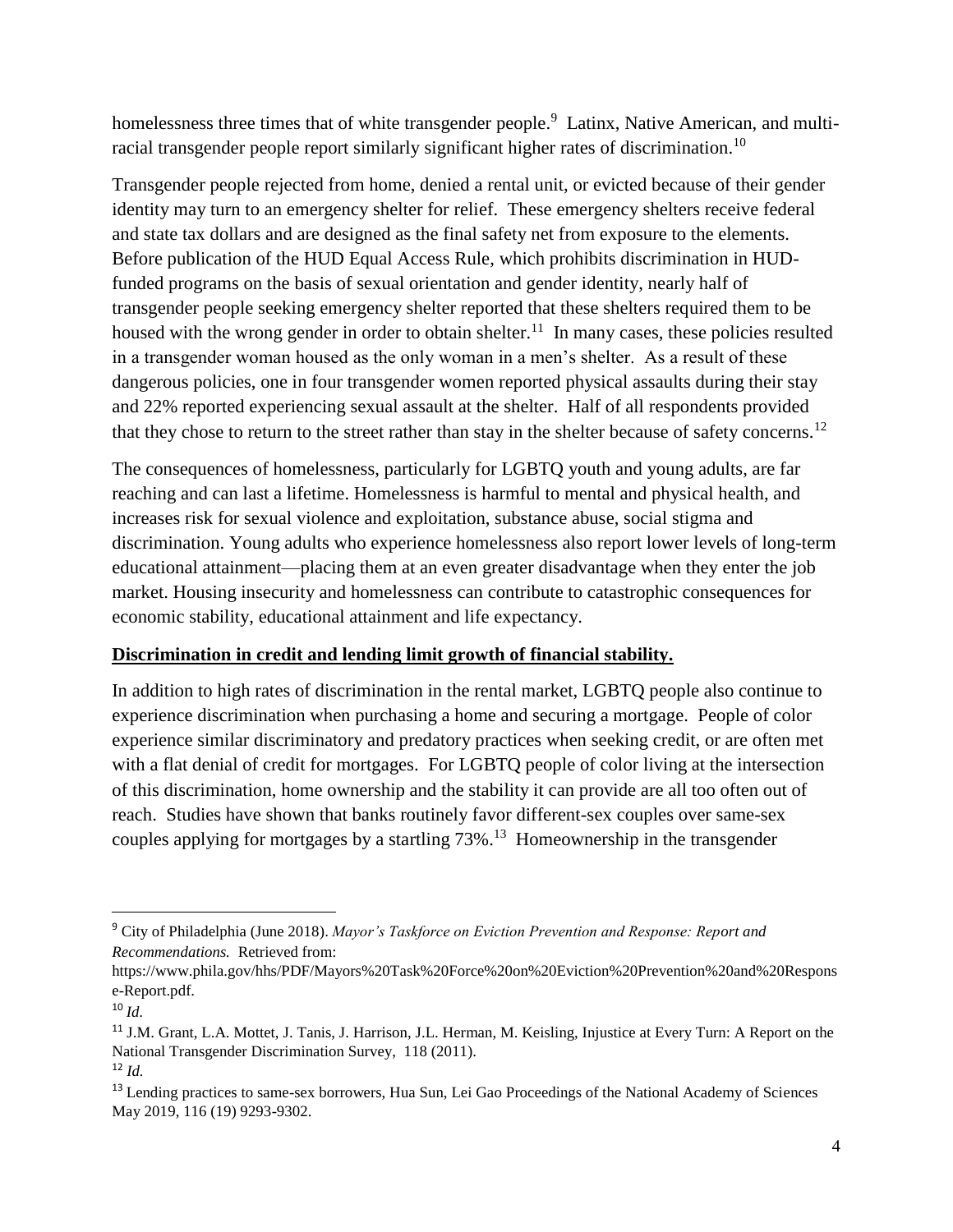community is less than half the national average at only  $33\%$ .<sup>14</sup> Discrimination in accessing credit continues to be one of the most prominent barriers for LGBTQ people seeking to buy a home or start a business. LGBTQ people frequently report denial of a loan that they are otherwise qualified for simply because of their sexual orientation or gender identity.

Access to federally backed mortgages, particularly through the Federal Housing Authority (FHA) has traditionally served as a critical tool to bridge opportunity gaps based on discrimination. FHA loans serve as a critical stepping-stone to the American dream for many buyers chronically underserved by traditional lenders including low-income populations, LGBTQ people, and people of color. A 2011 study revealed that half of all mortgage loans taken out by Black and Latinx Americans were FHA loans.<sup>15</sup> Under the HUD Equal Access Rule, FHA lenders can no longer take a borrower's sexual orientation or gender identity into account when determining credit worthiness. This has made the dream of homeownership, and the financial and family stability it can provide, a reality for the first time for many LGBTQ homebuyers.

The HUD Equal Access Rule has proven to be an effective tool to end harmful discrimination in housing and loan programs. Within a year of publication, HUD announced a settlement with a major banking institution for discriminating against a Florida lesbian couple seeking a home loan insured by the FHA.<sup>16</sup> Patty Snyder and her partner Shelley applied for an \$87,000 home loan to purchase their dream home in South Daytona, Florida. The lender assured the couple that there would be no problem with the loan and advised them to schedule the closing. Despite qualifying for the loan, the bank refused to finalize the loan when they realized they were a same-sex couple. Although the case was resolved in favor of the couple, the months-long delay resulted in the loss of their dream home to another buyer.

## **Equal access to housing is essential for people living with HIV.**

As we enter the fourth decade of the HIV/AIDS epidemic, people living with the virus continue to face stigma and discrimination including in housing. Although this discrimination is barred by statute, people living with HIV continue to be denied rental housing and credit if the property owner or bank is aware of their status. The high cost of treatment can also strain individual and family finances, increasing the risk for homelessness.

For individuals living with HIV, housing is health care. Research has shown that stable housing is a valid predictor in health care outcomes, particularly for those living with HIV. It is critical to maintaining continuity of care to achieve and maintain viral suppression, and for accessing

 $\overline{\phantom{a}}$ 

<sup>14</sup> The Federal Home Loan Mortgage Corporation (May 2018). *The LGBT Community: Buying and Renting Homes.*  Retrieved from: http://www.freddiemac.com/fmac-

resources/research/pdf/Freddie\_Mac\_LGBT\_Survey\_Results\_FINAL.pdf.

<sup>15</sup> Federal Housing Administration (Fiscal Year 2015). *The Financial Status of the FHA Mutual Mortgage Insurance Fund: Annual Report to Congress*. Retrieved from:

https://www.hud.gov/sites/documents/2015FHAANNUALREPORT.PDF.

<sup>16</sup> *In re: Matter of Bank of America*, Docket- No. 12-1657-N1R (November 1, 2012).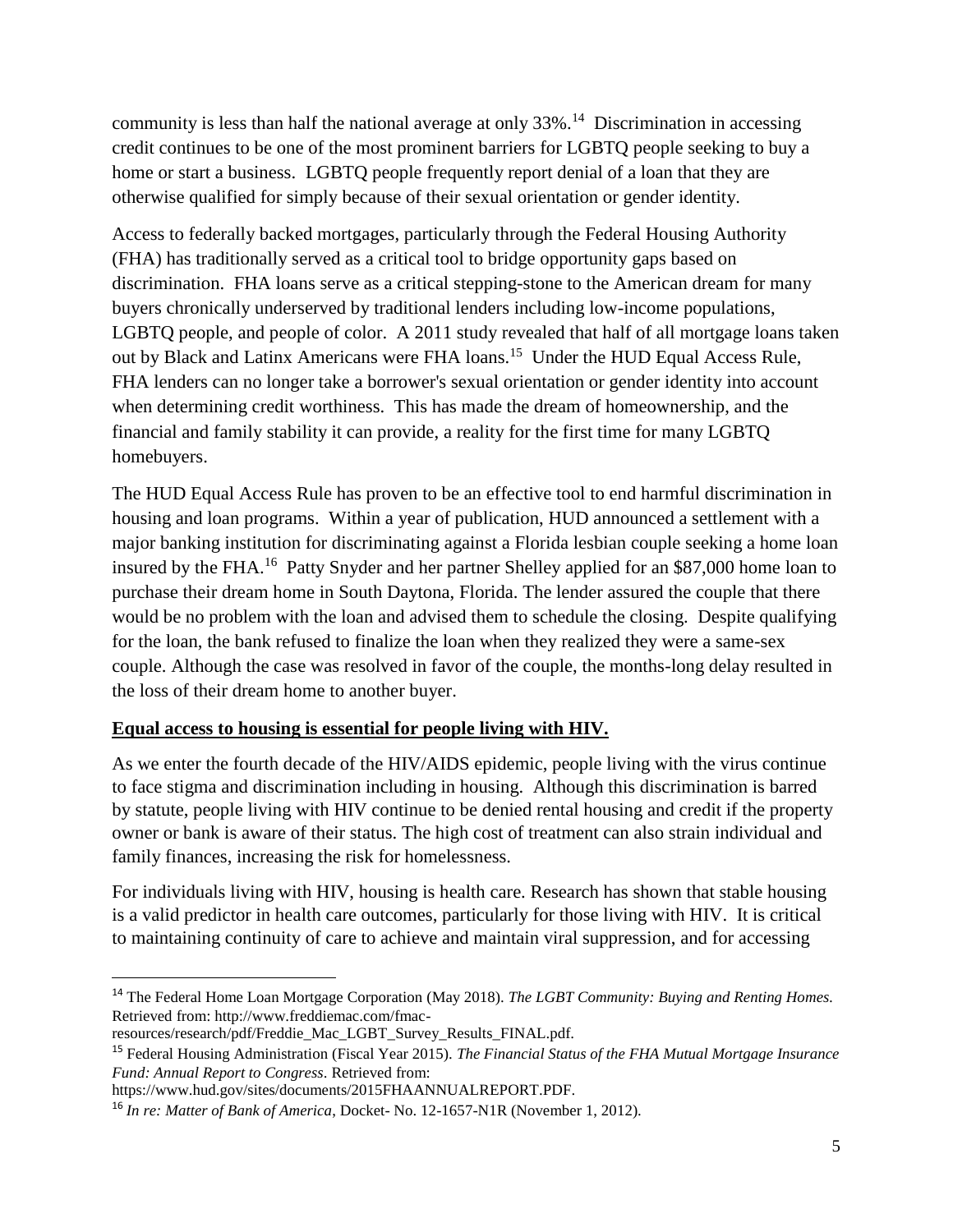needed supportive services that can enhance the quality of life. Having stable housing is associated with fewer hospitalizations, and reduced mortality rates.<sup>17</sup> Housing status has more impact on health outcomes than demographics, drug and alcohol use, mental health status, or receipt of social services.<sup>18</sup>

### **Vigorous enforcement and preservation of existing protections is critical.**

For the past decade, the Department of Housing and Urban Development has interpreted the Fair Housing Act to include discrimination against LGBTQ people through informal guidance on the basis of sex stereotyping and perceived or actual disability.<sup>19</sup> In 2012 and 2016 HUD engaged in formal rulemaking explicitly prohibiting discrimination on the basis of sexual orientation and gender identity in all HUD-funded programs.<sup>20</sup> Following publication in 2012, HUD vigorously enforced these provisions, engaged in diverse outreach and education efforts, and provided covered entities and organizations with concrete, clear guidance regarding their obligations.<sup>21</sup>

In 2013, HUD further clarified the reach of the Fair Housing Act in a regulation implementing the Act's disparate impact standard. Disparate impact claims under the Act are critical to addressing systemic housing discrimination and segregation in the United States. This original rule provided significant safeguards for individuals from particularly pernicious aspects of oftoverlooked discrimination that may lack —at least visible—discriminatory intent. Regardless of intent, policies and practices with a disparate effect further limit housing access for historically marginalized people, including LGBTQ individuals.

These policies worked. Even before federal marriage equality in 2015, HUD's enforcement of the Equal Access Rule ensured that LGBTQ families were served by programs funded by the Department. Same-sex couples and their children are entitled to receive services as a family unit and cannot not be separated or treated as legal strangers by a family shelter.<sup>22</sup> HUD also provided emergency shelters serving transgender people with explicit guidance regarding housing and placement and how to best serve this vulnerable population.<sup>23</sup>

 $\overline{\phantom{a}}$ 

<sup>17</sup>U.S. Department of Health and Human Services. *Housing and Health*. Retrieved from: https://www.hiv.gov/hivbasics/living-well-with-hiv/taking-care-of-yourself/housing-and-health.

<sup>18</sup> *Id.* 

<sup>19</sup> U.S. Department of Housing and Urban Development. *Housing Discrimination and Persons Identifying as LGBTQ*. Retrieved from:

https://www.hud.gov/program\_offices/fair\_housing\_equal\_opp/housing\_discrimination\_and\_persons\_identifying\_lg btq

<sup>&</sup>lt;sup>20</sup> Equal Access to Housing in HUD Programs Regardless of Sexual Orientation or Gender Identity 77 FR 5359 (Feb. 3, 2012); *Equal Access in Accordance With an Individual's Gender Identity in Community Planning and Development Programs* 81 FR 64763 (Sept. 21, 2016).

<sup>&</sup>lt;sup>21</sup>U.S. Department of Housing and Urban Development, Office of Community Planning and Development (September 2016). *[Notice on Equal Access Regardless of Sexual Orientation, Gender Identity, or Marital Status for](https://files.hudexchange.info/resources/documents/Notice-on-Equal-Access-Rights.pdf)  [HUD's CPD Program.](https://files.hudexchange.info/resources/documents/Notice-on-Equal-Access-Rights.pdf)* Retrieved from: https://files.hudexchange.info/resources/documents/Notice-on-Equal-Access-Rights.pdf.

<sup>22</sup> *Id.*

<sup>23</sup> *Id.*